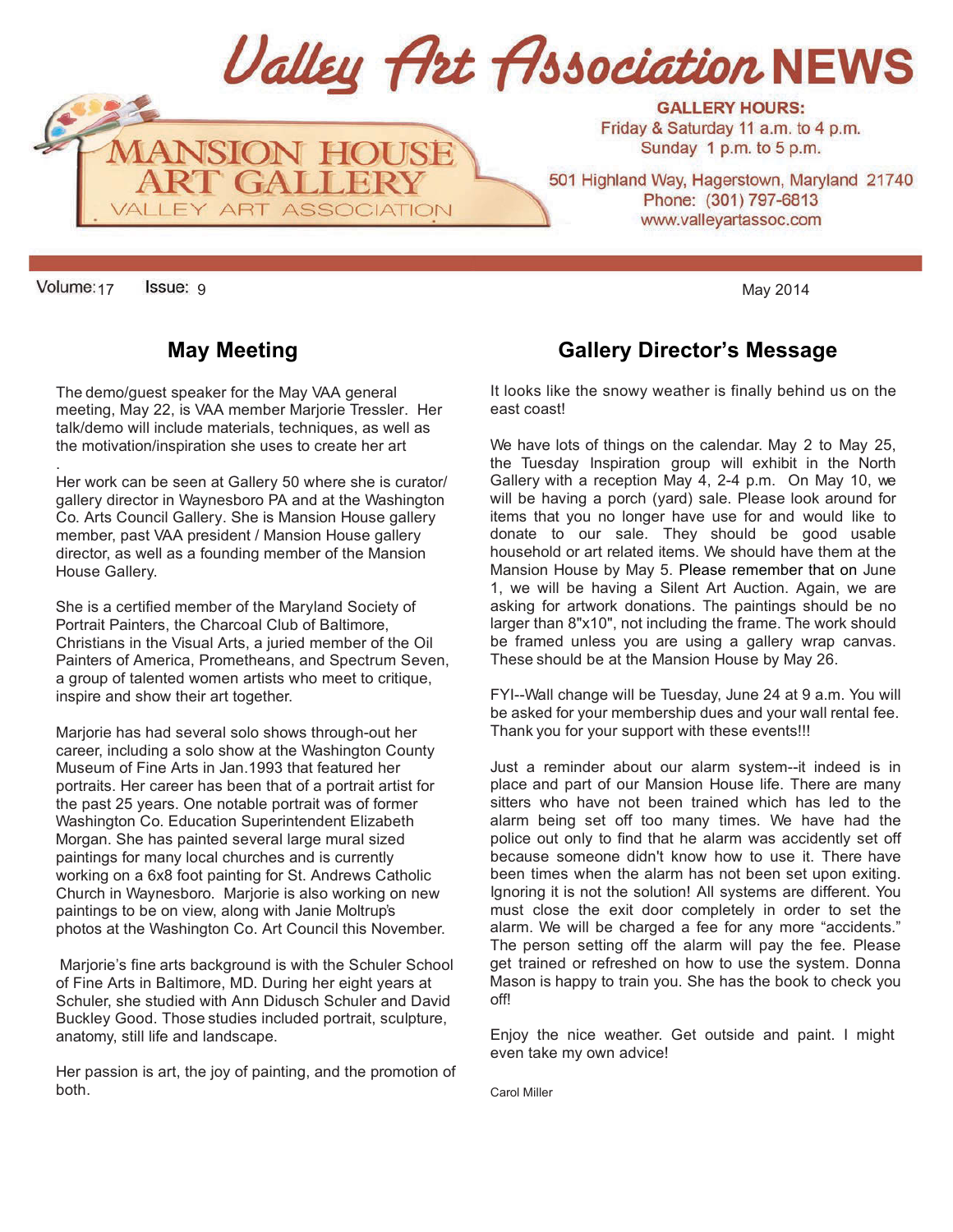

## **North Gallery Show**

The month of May in the North Gallery at the Mansion House Gallery is featuring the "Inspiration Tuesdays" painting partners. This group is comprised of professional artists who get together every Tuesday to paint and share ideas and inspire one another. Those participating in the show are: Donna Mason, Carol Miller, Ann Plucinski, Donna Bingaman, and Marjorie Tressler, who facilitates the group's activities. The show opens Friday, May 2, with an opening reception Sunday, May 4 from 2-4 p.m. The closing date is Sunday, May 25.

#### **Inspiration Tuesdays**

**Dates:** Continuous **Day:** Tuesday **Time:** 10-2 p.m. **Location:** Mansion House **Tuition:** Free

Marjorie Tressler is facilitating a weekly painting session in oil, acrylic, watercolor, or mixed media for intermediate and advanced painters each Tuesday. These sessions are free and open to all members of the VAA. The artists share ideas, experiences, knowledge and use of materials, some critiques, but most of all, inspiration.

The artists supply their own materials, still life set-ups and resource photographs, etc. The only requirement is the artist needs to be self-motivated and able to work independently. For more information or to sign up, please contact Marjorie directly at 717-762-6791 or marjorietressler@comcast.net.

#### **Notice**

Notice to all VAA members who participated in the annual VAA Museum show—your paintings will be available for pickup starting April 29 and can be found in the Mansion House Hall gallery. This year's show was a great success thanks to your participation!!

#### **Museum Ramble "Scavenger Hunt"**

VAA will be participating every Saturday and Sunday during May. Directions for sitters will be located on the desk during the entire month.

## **Wednesday Night Art Class**

**Dates:** Continuous **Day:** Wednesday **Time:** 6:30 to 9 p.m **Location:** Mansion House **Tuition: \$**65.00 per six- week session

Marjorie Tressler is teaching a class in both oil and acrylic every Wednesday night except the fourth Wednesday of each month.

These classes are for all painting levels. Each student gets individual attention and is encouraged to work on any subject they are interested in and wish to paint. This class is a very unique class where students are taught in a very friendly, relaxed atmosphere, with fun conversations, where everyone is enjoying the experience of creating a beautiful painting. The only requirement is for the students to provide their own materials and come to have fun!! For more information please contact Marjorie at 717-762-6791 or marjorietressler@comcast.net.

## **Congratulations!**

Congratulations to Donna Mitchell for having her paintings "Golfer—Mr. Qwin" and "Getting in the Mood" juried into the upcoming exhibit for The Maryland Society of Portrait Painters, "A Moment Expressed, the Figure and Portrait" in Annapolis, MD. The show dates are May 27 to July 3. A reception will be held May 27, 5:30 to 7:00 p.m. (http://www.mdspp.com)

## **Need Art Supplies?**

Use The Valley Art direct link to Dick Blick located on our website, http//valleyartassoc.com/website. Just click on **Shop Now** and purchase your supplies. Valley Art receives a yearly check for a percentage of sales. Every little bit helps our club grow.

## **Don't Forget the Porch Sale!**

The Porch Sale will be held on May 10, from 10:00 a.m. to 4:00 p.m. All proceeds will go to fund the bear sculpture in the lake, "The Fishing Lesson." Any salable items are welcome, but, please, no clothes, furniture larger than one person can handle or electronics. Items may be dropped off at the Mansion House between Monday, May 5 and Saturday morning, Mat 10. Thanks for your help.

## **Boys and Girls Club Art Auction**

For more information, contact Nicole Troup at nickillustration@gmail.com, www.nicolesiolportraits.com, or 717-331-1003.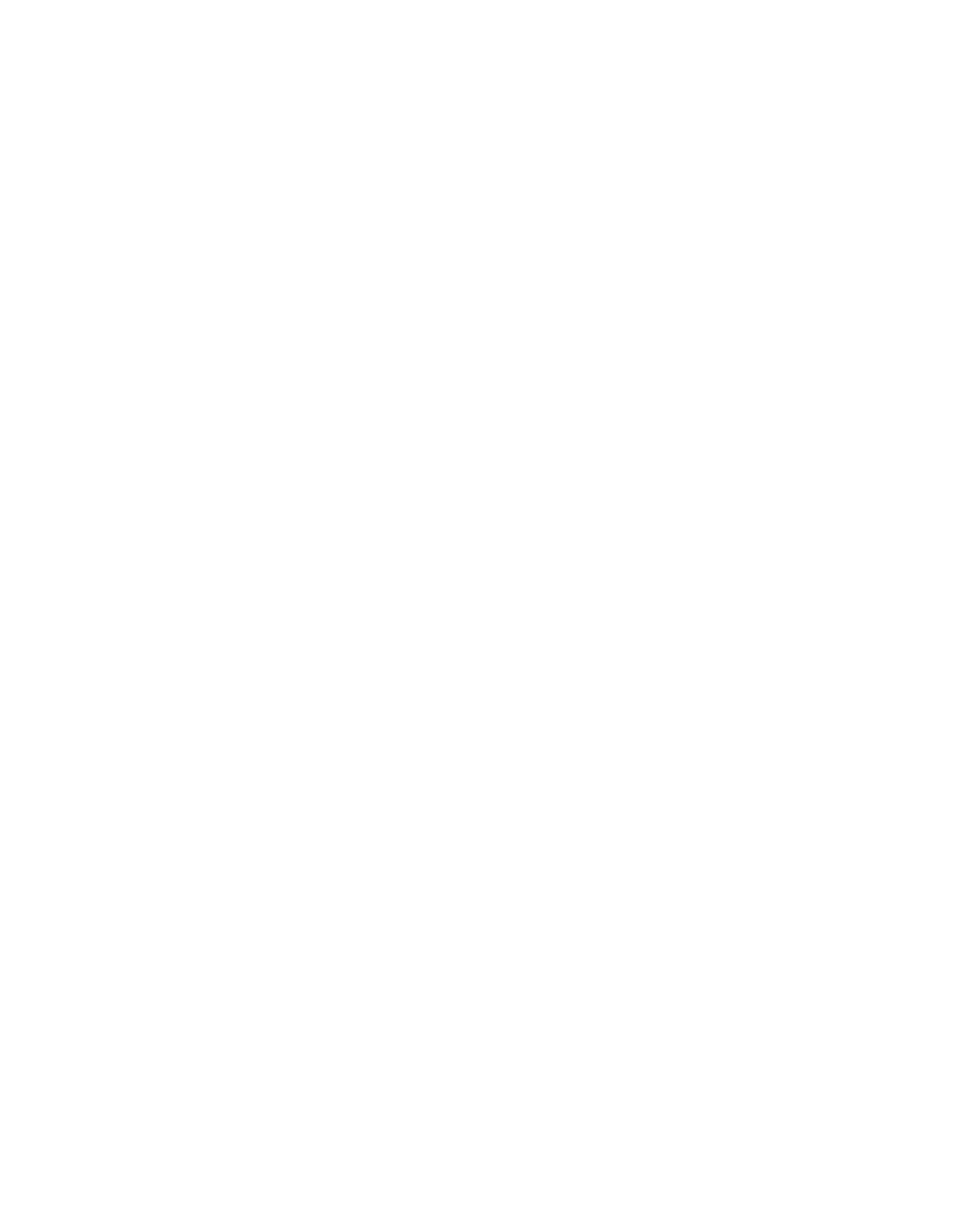## **Wednesday Art Group**

The Wednesday Art Group invites you to join us. We meet every Wednesday from 10 a.m. to 2 p.m. Bring your lunch and paints, any medium.

For more information, call Audrey Mentzer at 301-739- 8112 or Ruth Peyton at 304-274-3465.

## **Call for Artists!**

Call for artists for Arts in the Park 2014. Organized by the non-profit Arts Alliance of Greater Waynesboro, this annual juried fine art and craft exhibition, free to the public, will showcase the original works of up to 75 regional and national artists in a spectrum of mediums ceramics, glass, fiber, metal, wood, fine art, photography, paper, jewelry and more, along with delicious food, entertainment and demonstrations.

This outdoor show will take place in the heart of historic Waynesboro, PA, at Memorial Park, an idyllic setting with numerous shade trees and walking paths. This show will prove to be a popular annual event for shoppers and artists alike! The Arts in the Park event will be held on Saturday, September 13, from 10 a.m. to 5 p.m. and Sunday, September 14, from 11 a.m. to 4 p.m.

For more information and application forms, please contact the Art Alliance at http://artsalliancegw.files.wordpress.com/2013/11/artspark information.pdf.

## **Festival at City Park**

The Festival at City Park will be held on September 20 from10:00 a.m. to 3:00 p.m. The Festival will feature the unveiling of the bear sculpture, "The Fishing Lesson," a performance by the Municipal Band, and a celebration of the 275<sup>th</sup> anniversary of the Hager House. There will also be a celebration of the  $75<sup>th</sup>$  anniversary of the Valley Art Association.

## **Watercolor Class**

Kent Roberts will be conducting a class, "Painting Watercolor with a Limited Palette." Contact Council for the Arts of Chambersburg for information and registration at 717-264-6883 or councilforthearts.net.

> *Newsletter assembled by Janie Moltrup and edited by Ruth Peyton*

#### **Hospital Art in the Hallways**

| <b>Meritus</b> | May, Donna Mitchell<br>June, Charles Gelsleichter<br>July, Donna Ashbaugh<br>August, Virginia Hair |
|----------------|----------------------------------------------------------------------------------------------------|
| Waynesboro     | May, Lu Mattern<br>June, Virginia Hair<br>July, Ruth Durbin<br>August, Patrick Brezler             |
| Chambersburg   | May, Dee Henry<br>June, Ruth Ann Smith<br>July, Gail Stockton<br>August, Nicole Troup              |

## **Painting Animals**

**Instructor:** Nicole Troup, www.nicolesoilportraits.com

**Dates:** June 5, 12, 19, 26, and July 3.

**Day and Time:** Thursdays, 6:30 to 8:30 p.m.

**Price:** \$75 for a five-week session

**Contact:** To sign up and receive the supply list, contact Nicole Troup at nickillustration@gmail.com or 717-331-1003.

## **Washington County Arts Council 2014 Exhibit Schedule**

**May –** Friday, May 2 –Tuesday, May 27 **Main Gallery**, Beck Metzbower: *METZBOWER* **Hall Gallery,** Mary Jo Bennett: *FLORAL* *IMPRESSIONS: The Art of Nature*

**June** – Thursday, May 29 – Tuesday, June 24 Reception: Thursday, May 29, 6 p.m. to 9 p.m. **Main Gallery,** *2014 Blues Fest Poster Artist* **Hall Gallery,** *2014 Blues Fest T-Shirt Contest*

**July** – Friday, June 27 – Tuesday, July 29 **Main and Hall Galleries,** Bruce Wilder: *A Wilder Moment*

**August** – Friday, August 1 – Tuesday, August 26 **Main and Hall Galleries,** Julie Maynard: *Territory*

**September** – Friday, August 29 – Tuesday, Sept. 30 **Main Gallery,** Greater Cumberland Colored Pencil Society of America: *Colored Pencil: Taking it to the Limit*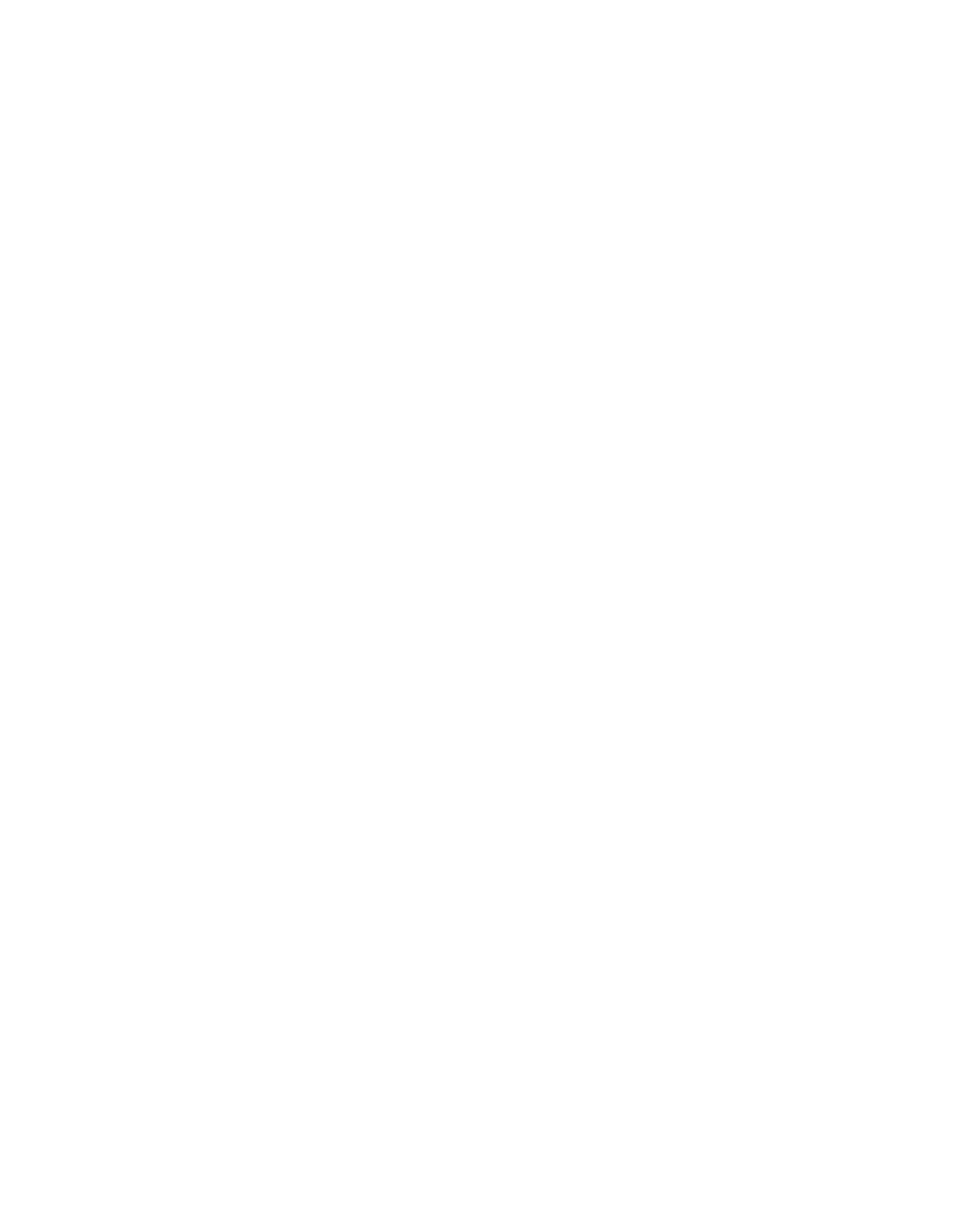#### **Hospital Aertius** May, Doneater

Waynesboro, this annual juried fine art and craft exhibition free to the public, will showcase the original works of up to 75 regional and national artists in a spectrum of mediums ceramics, glass, fiber, metal, wood, fine art, photography, paper, jewelry and more, along with delicious food, entertainment  $\overline{\phantom{a}}$ Ī